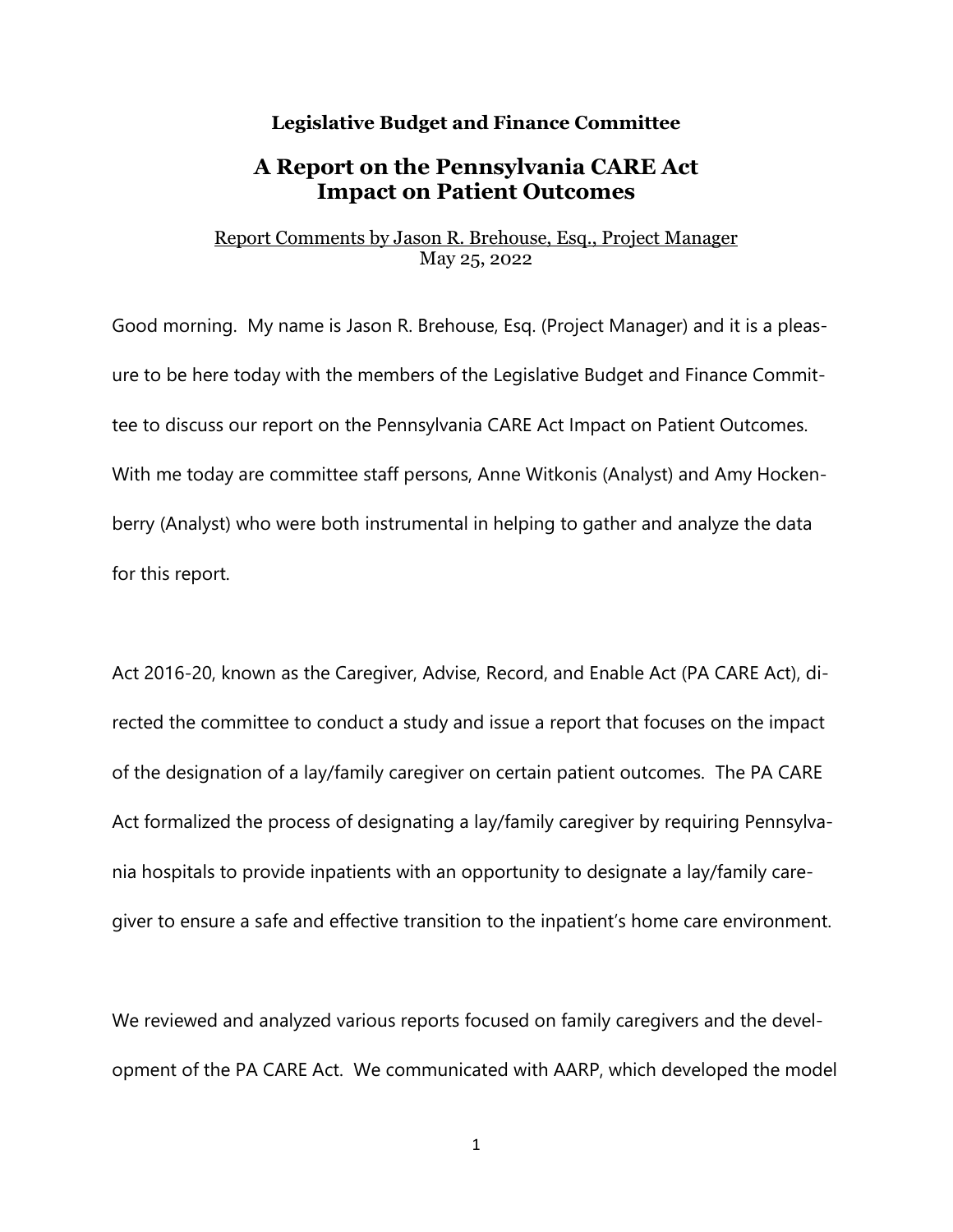CARE Act legislation and the Pennsylvania Department of Health (DOH) as the licensing entity for general acute care hospitals in the Commonwealth of Pennsylvania. We also communicated with The Hospital and Healthsystem Association of Pennsylvania (HAP). We surveyed Pennsylvania hospitals to document the implementation requirements of the PA CARE Act and the impact of such. Both DOH and HAP provided us with assistance in relation to our survey.

We would note that the PA CARE Act did not place any specific duties on DOH, nor did it require Pennsylvania hospitals to collect patient readmission data for purposes of determining the impact of designating a lay/family caregiver. We were unable to ascertain a viable means to contact discharged patients to determine what aftercare was provided by a lay/family caregiver and the impact of such, including on readmissions.

Pennsylvania is among the majority of states that enacted some version of the AARP model CARE Act legislation, which generally requires hospitals to do the following:

- ADVISE individuals of their opportunity to identify a caregiver.
- RECORD the caregiver's name and contact information.
- ENABLE caregivers by providing adequate discharge notice, consulting about discharge plans, and instruction about home medical tasks.

2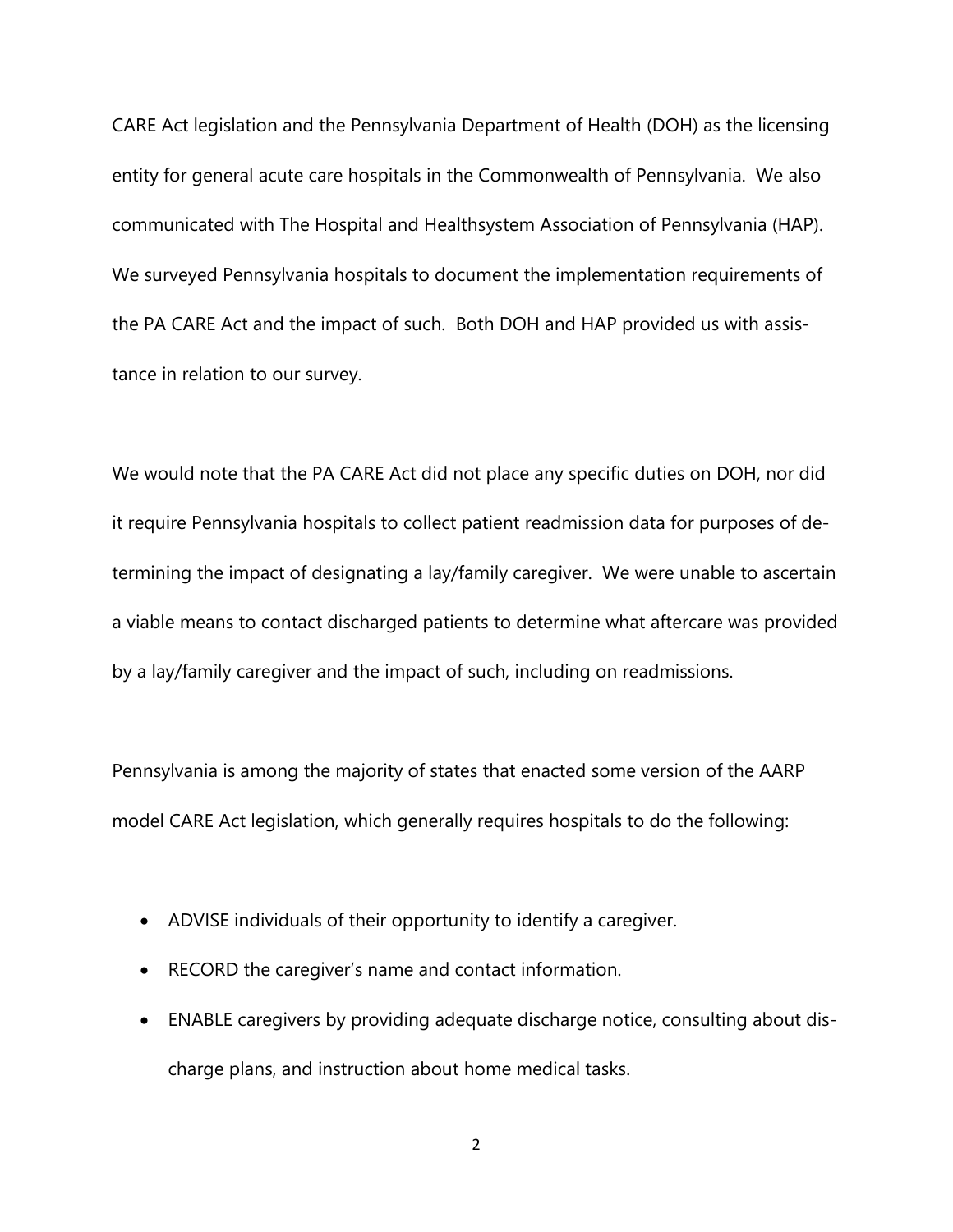AARP assembled a research team that looked at how hospitals responded to the enactment of the CARE Act in 11 states, what changes had been made in practice, and the impact of those changes. Pennsylvania was not one of the states. The research team grouped its findings into 10 major themes, which indicate the CARE Act is helping hospitals identify family caregivers and prepare them to provide successful post-discharge care in the patient's home to avoid complications that may result in preventable hospital readmissions.

A 2017 metaanalysis reflecting the work of a partnership between the University of Pittsburgh Health Policy Institute and the University Center for Social and Urban Research concluded that for older adults, discharge planning interventions were associated with 25 percent fewer hospital or skilled nursing facility readmissions at 90-days. This metaanalysis further notes the potential effect of incorporating informal caregivers into discharge planning could be significant given potentially preventable 30-day readmissions have been estimated to cost \$12 billion annually in Medicare spending alone.

We also reviewed an internal multisite case study of the University of Pittsburgh Medical Center (UPMC) health system that was designed to explore early implementation of the PA CARE Act. Three UPMC hospitals of different sizes and populations, a rural 49-bed hospital, a suburban 437-bed hospital, and an urban 489-bed hospital, were reviewed

3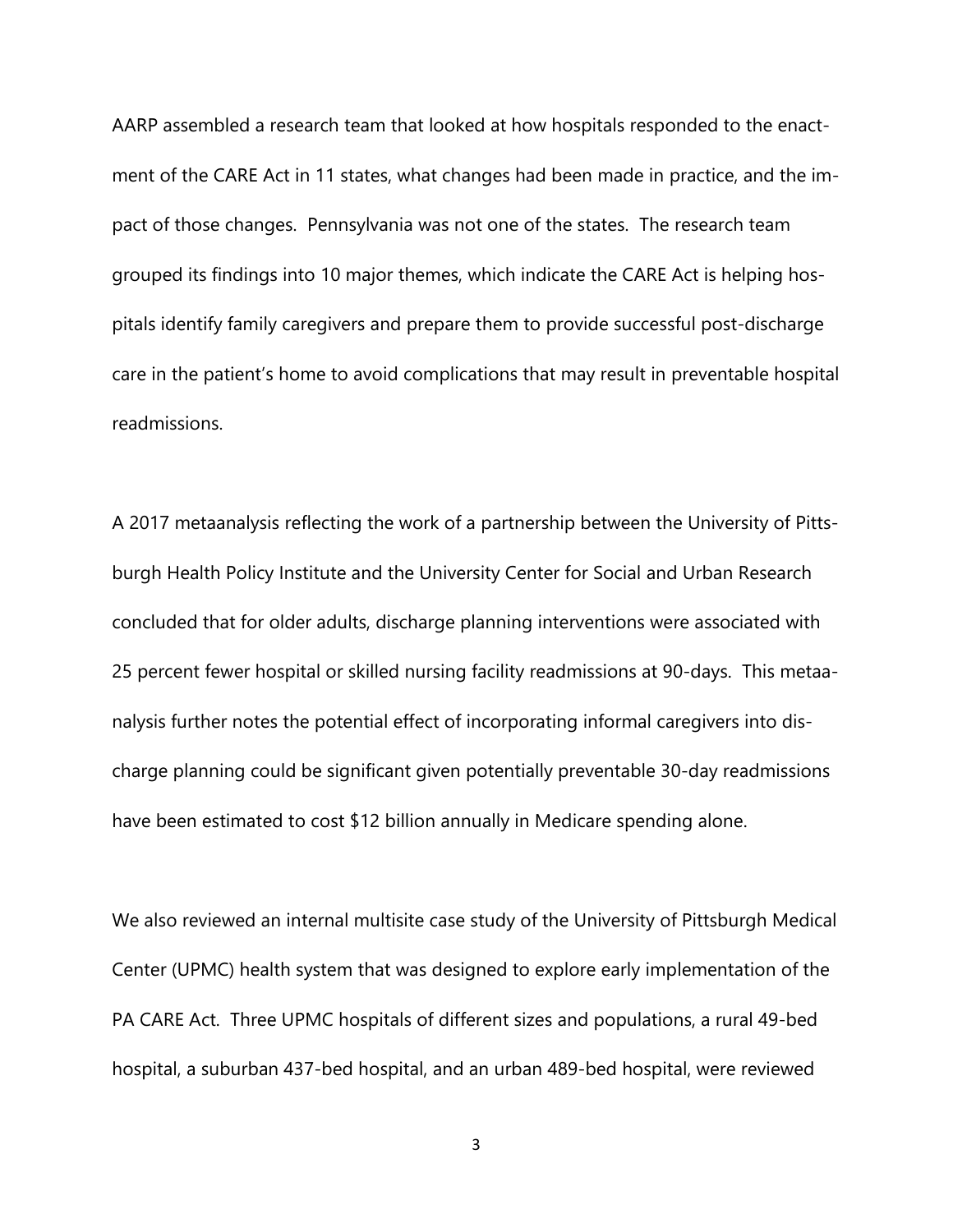from July to December 2017 shortly after the PA CARE Act went into effect. This study concluded UPMC had implemented the necessary changes to comply with the act and determined that its existing educational process was adequate, and it only needed to modify its existing documentation procedures. It was also noted that previous studies have generally found that the integration of family caregivers into the discharge process yielded positive individual and system level outcomes, while decreasing the odds of post-discharge adverse events. UPMC viewed the PA CARE Act as simply formalizing family caregiver inclusion in the care delivery process. It noted that family members, while not always the designated family caregiver, were present during 100 out of 279 of the education observations and health care professionals engaged the family member 76 percent of the time.

Another study we reviewed, the "Caring for Family: Perceptions of CARE Act Compliance and Implementation" study examined early compliance and implementation of the PA CARE Act as self-reported by a small sample of Pennsylvania hospitals responses to a 2017 online survey that reflected most Pennsylvania hospitals had made changes and continued to work towards operationalizing the required components of the act. More than a third of this study's survey respondents reported at the time that their respective hospitals were still developing processes to comply with the PA CARE Act. The study reported research revealed the systematic inclusion of family caregivers in the hospital

4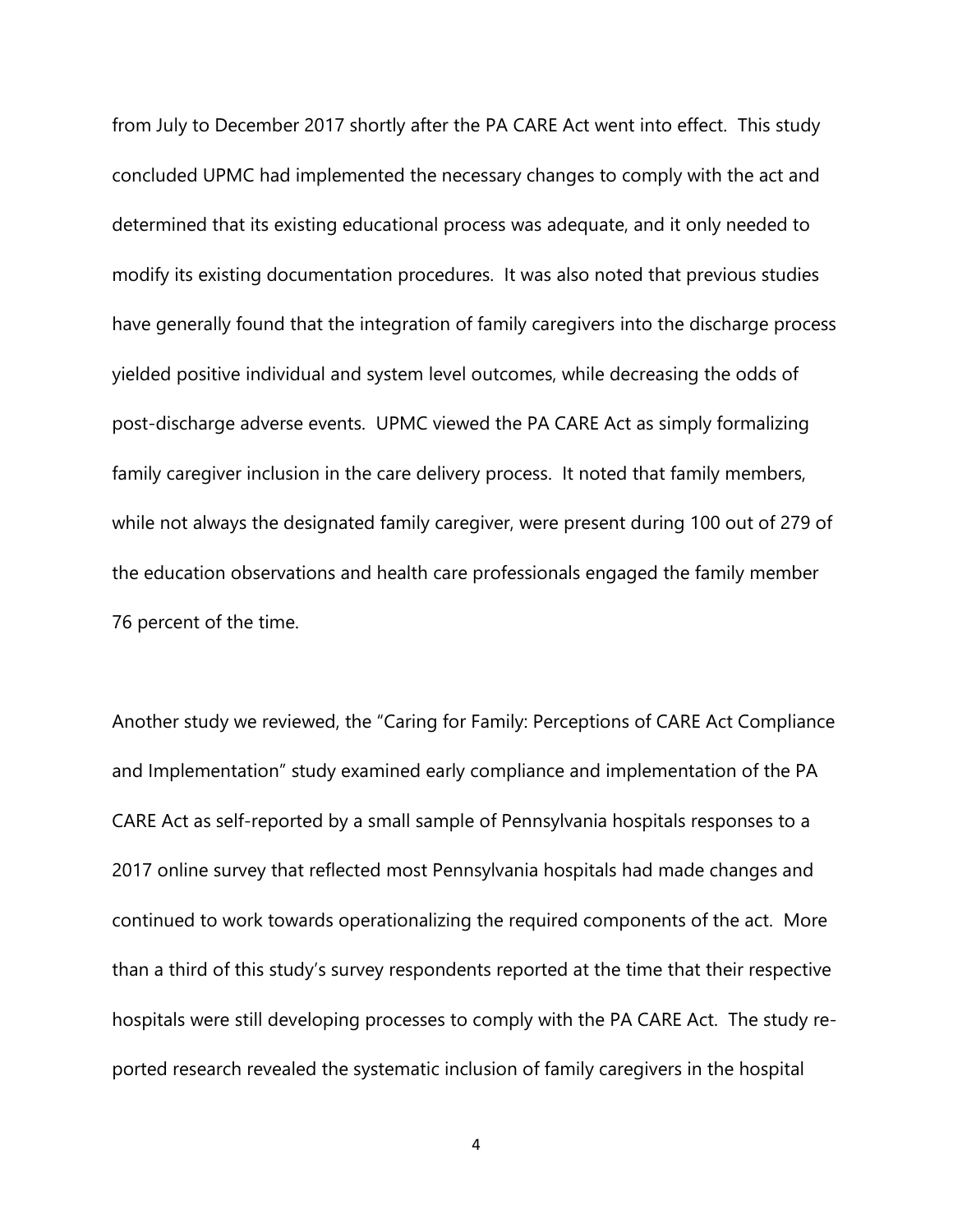process correlated with reduced rates of rehospitalization of patients. The study also found family caregivers can be a valuable resource during the decision-making process, provide emotional support, and provide assistance with daily activities.

We surveyed Pennsylvania general acute care hospitals to assess the impact of the PA CARE Act and received 30 responses, in relation to 244 hospitals under 192 licenses issued by DOH and found that while they complied with the requirements of the Act, they did not have data available to measure the effectiveness of the act on reducing hospital readmissions. Prior to the act, many Pennsylvania hospitals already had a process in place to designate a caregiver, however, now all respondents indicated they have such a process. In fact, 19 of 29 hospitals indicated that they thought that the PA CARE Act formalized the role of the family caregiver. Most of the respondents, however, did not indicate that a designated caregiver has resulted in a positive change, and none of them have determined if the process has resulted in a decrease in readmissions.

The survey results also showed:

• Eighteen hospitals indicated that they have made changes to their processes to specifically comply with the PA CARE Act, which they otherwise would not have made.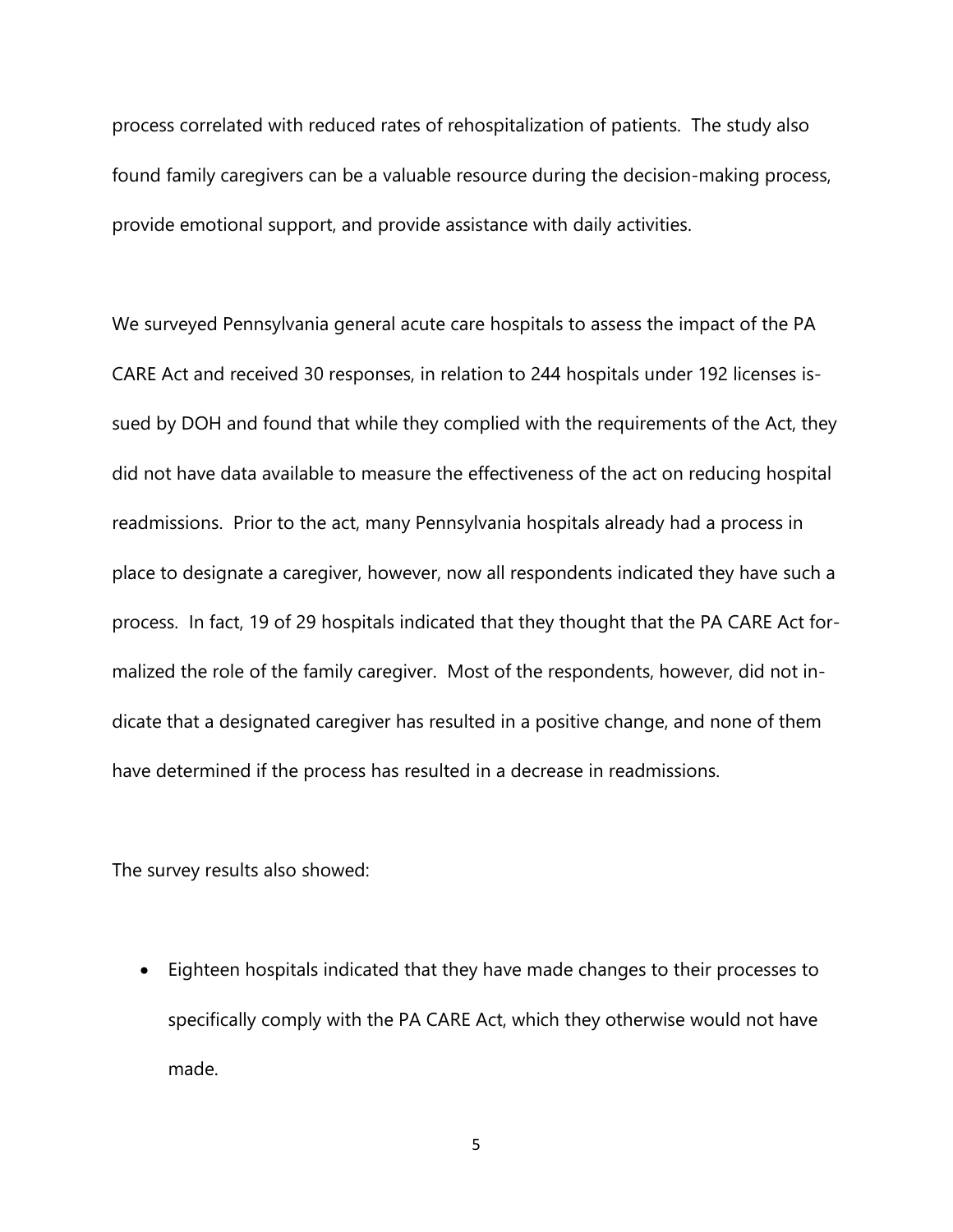- Twenty-six respondents notify the family caregiver of any discharge orders and when the discharge occurs.
- Twenty-nine hospitals consult with the designated family caregiver prior to a patient's discharge.
- Twenty-eight hospitals both issue a discharge plan describing after care needs at home and provide caregivers with education/training instructions for aftercare tasks.

All the respondents agree that preparation for post-discharge care must take place throughout the hospital stay through a formalized process and 26 of the respondents agreed it is helpful to have a framework to enable consistency in family caregiver preparation.

We would also note that the federal RAISE Family Caregivers Act of 2017 sought to address the diverse and complex issue of the family caregiver through the development of a National Caregiving Strategy, which places both the person receiving support and the